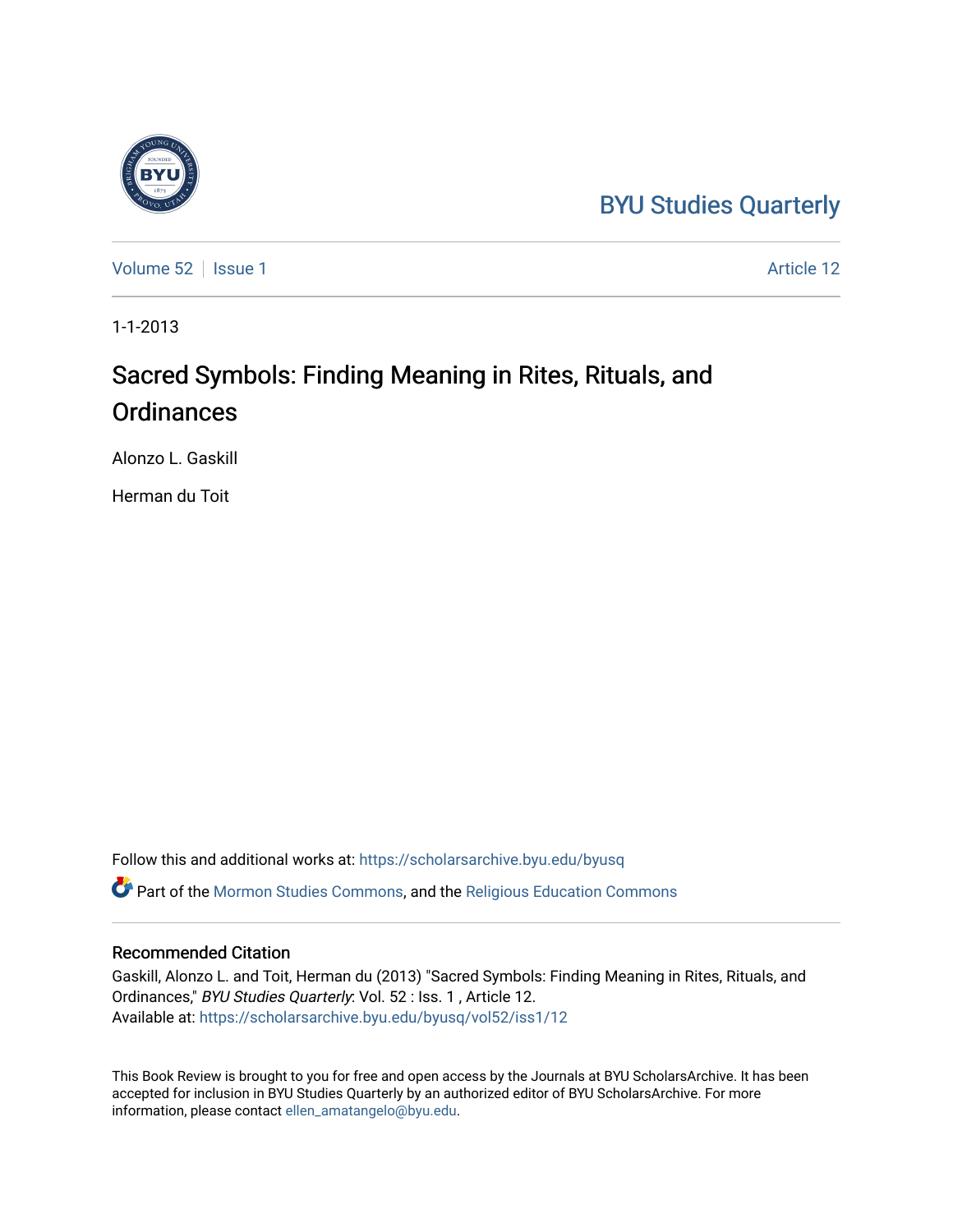Alonzo L. Gaskill. *Sacred Symbols: Finding Meaning in Rites, Rituals, and Ordinances.* Springville, Utah: Cedar Fort, 2011.

*Reviewed by Herman du Toit*

The power and viability of symbolism is often lost on the American psyche and also finds mixed reception by American LDS audiences. It is as if the essential pragmatism of the American spirit militates against the very appearance of ambiguity in all its forms. Symbolism and metaphor comprise the tools-in-trade of skillful meaning making and the explication of profound truths in both word and image. Alonzo Gaskill, a professor of Church history and doctrine at Brigham Young University, makes the observation that Latter-day Saints do not always like symbolism. He references Truman Madsen, who recalled: "I had a built-in hostility to ritual and to symbolism. I was taught by people both in and out of the Church—with good intention, I have no doubt—that we don't believe in pagan ceremony: we don't believe in all these procedures and routines; that's what they did in the ancient apostate church; we've outgrown all of that" (5). As a consequence, Gaskill claims, in the words of LDS scholar Suzanne E. Lundquist, that we Latter-day Saints "have become an asymbolic society, and, as a result, we do not understand the power of our own rites of passage" and make little effort to "understand the meanings of our own rituals or what ritual behavior implies." Lundquist adds that we fail "to comprehend or internalize the messages contained in ritual symbols."1

The motivation for this book came after Gaskill had delivered a lecture on the interpretation of symbols in art and was approached by one of the attendees, who complained that "she had always seen things quite literally and thus had ever struggled to find symbolic meaning in the ceremonies and symbols of the Church and its ordinances or rituals. . . . Almost in a spirit of pleading she asked, 'How can I get myself to see the symbols, and find meaning in

Published by BYU ScholarsArchive, 2013

<sup>1.</sup> Page 2, quoting Suzanne E. Lundquist, "Native American Rites of Passage: Implications for Latter-day Saints," in *By Study and Also by Faith,* ed. John M. Lundquist and Stephen D. Ricks, eds., 2 vols. (Provo, Utah: FARMS, 1990), 1:441–43.

*BYU Studies Quarterly 52, no. 1 (2013)* 179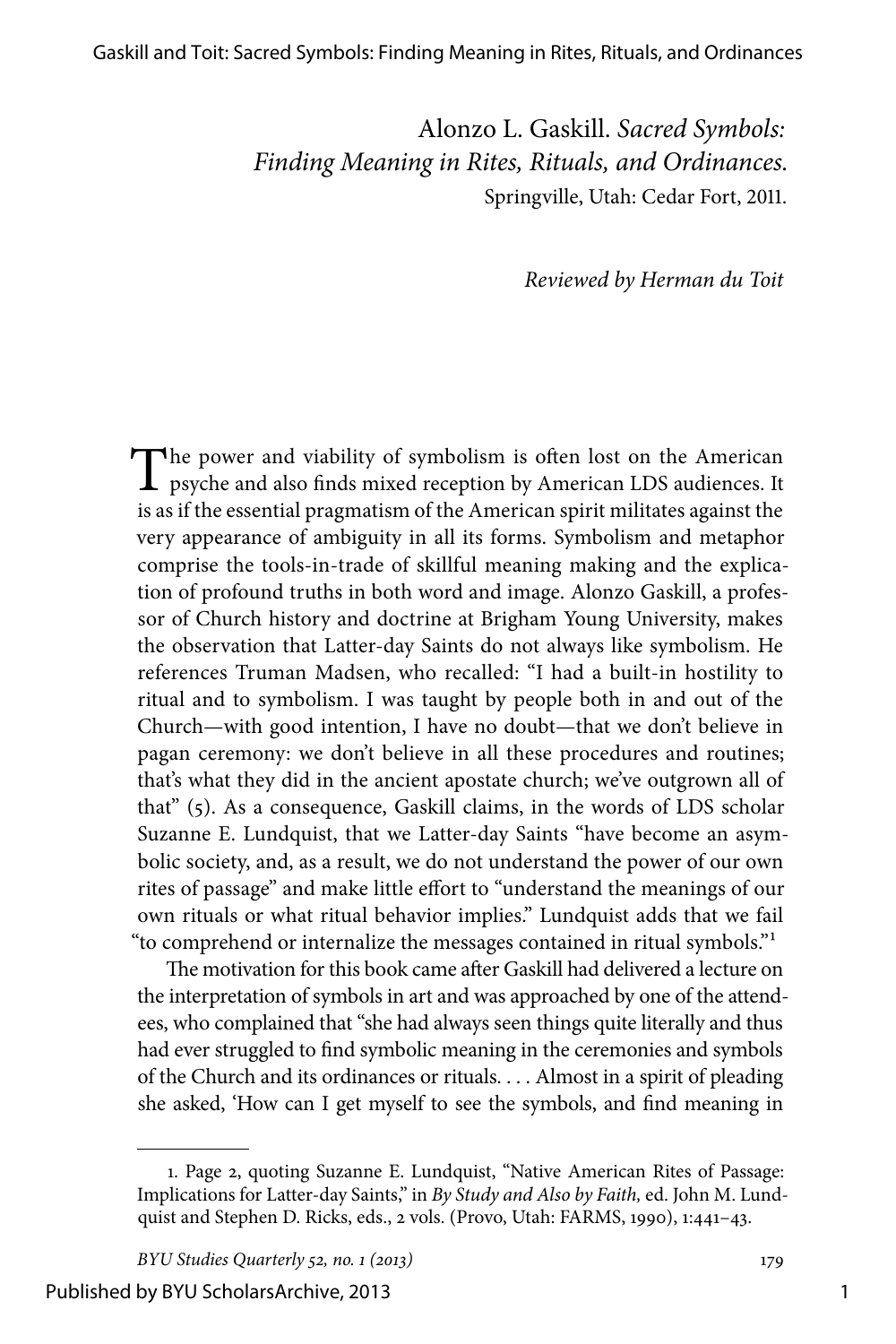them?'" (2). Gaskill says it was this singular encounter that spurred him on to write a book that would help this sister and others like her to find personal meaning in the rites and rituals of the restored gospel.

Gaskill teaches world religions and Christian history and is the author of numerous articles and books, including *The Lost Language of Symbolism—An Essential Guide for Recognizing and Interpreting Symbols of the Gospel.* His most recent offering is abundantly supported with copious endnotes and an extensive bibliography that speak to his broad knowledge of what symbolic acts, gestures, covenants, and ritualistic dress mean in both his own faith and in the faiths of others. However, his text is never dry and uninteresting; he writes from the perspective of "an enthralled layman" (x, quoting Madsen). Gaskill's text is intended for an LDS audience and begins with an overview of how people function as patrons, actors, or officiators in the rites being enacted in sacred performances—roles that have been echoed down the ages. He provides the example of the narratives of the mystery plays of medieval times in which the audience was invited to identify with the action of the play and to ask, "What divine or sacred knowledge does this narrative seek to reveal to me?" (93). He makes the point that these stories being acted out—the Creation and the Fall—are *our* story, even the story of humankind. Gaskill is ever careful of not speaking directly to, or in too a revealing manner of, the sacred practices of the LDS temple.

In a chapter dealing with initiation rituals, Gaskill reveals how the practices of baptism, clothing, washing, anointing, and naming are widespread throughout the Christian world and how they have been practiced by various sects over the centuries. Here again a wealth of information is contained in the endnotes to this chapter for the serious reader with desires for more in-depth research. Turning to ordination rituals, Gaskill quotes from various sources, both ancient and modern, confirming that the "imposition of the hand is almost universally attested as the principal ritual gesture of ordination"2 and, as we read in Doctrine and Covenants 36:2, that the laying on of hands can symbolize "transmission of power from on high" (76). Gaskill gives a fascinating account of the liturgical role of women in the early Christian church. According to numerous references, women began serving in the early Christian church as "deaconesses" from the early second century. He notes that their responsibilities included visiting other sisters in their homes to teach them the gospel, and washing and anointing the bodies of female candidates who had come forward to be baptized. These female deaconesses were not ordained to the priesthood

<sup>2.</sup> Page 76, quoting Paul F. Bradshaw, *Ordination Rites of the Ancient Churches of the East and West* (New York: Pueblo, 1990), 46.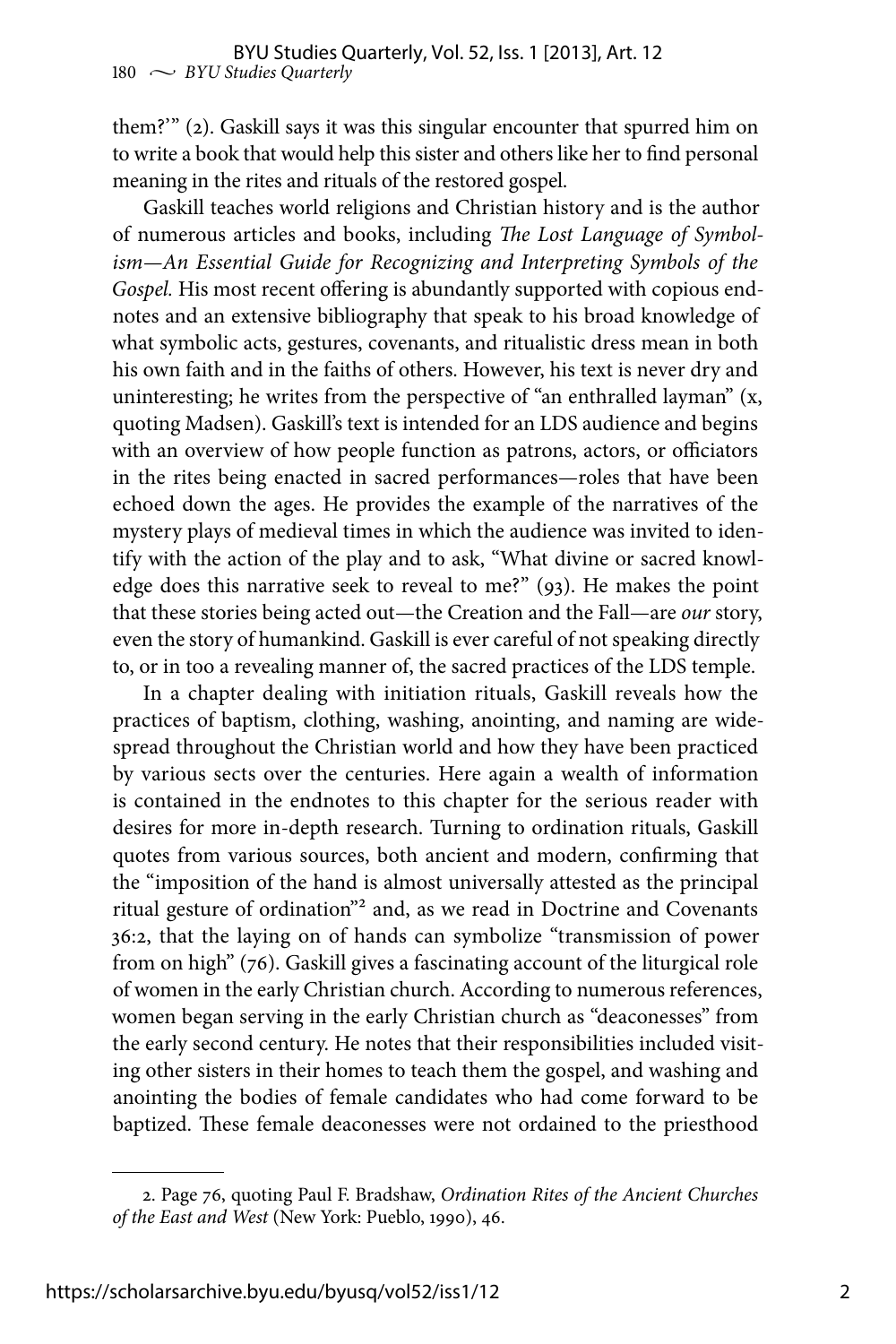but, as one early source noted, were "appointed" to serve (79, 80). These women symbolized the feminine aspects of the divine and represented "the handmaiden of the Lord" by the service they rendered. Gaskill notes from early Catholic liturgical documents: "The deaconess's role during the rituals was to quietly sit by until someone needed her service. Her role or position of responsibility was not for personal gain or aggrandizement. She played no part but servant. Consequently she is as Christ, who patiently waits upon us as a servant, in that all that He does on our behalf is evidence of His desire to serve and to save."3

Gaskill goes on to show how pervasive the uses of clothing rituals are in the Christian church from the earliest times. Sacred vestments were a standard feature in ancient Israel's temple worship, including the donning of aprons, ephods, head coverings, sashes, and robes as noted in the book of Exodus and other early liturgical writings. Gaskill devotes a substantial portion of his text to explaining how these symbolic elements become part of covenant-making rituals that often include oath making, tokens, and passwords. He concludes his study with an overview of marriage rituals and makes the overarching observation that "from a Christian perspective, all rites, rituals, and ordinances of the Gospel are Christocentric. Their primary purpose is to draw participants unto Christ, and to place them in a covenant relationship with Him. Beyond their salvific purpose, Christian rituals are also designed to direct the patrons' attention toward Christ through the symbolism they employ" (271).

In overview, Gaskill's book is insightful, highly informative, and a much-needed text in these times of encroaching materialism and pseudoreligiosity. The text is lucid, and the endnotes to each chapter provide much additional information for the serious reader. Perhaps Gaskill could have given a little more prominence and explanation to the operation of typology within the lexis of symbolism. In the present text, the term is accurately defined in the endnotes as a branch of symbolism where a symbol (the "type") is fulfilled in someone or something else (the "antitype"), an example being the Pascal Lamb and the crucified Christ (25 n. 35). However, the use of typologies in scriptural symbolism is so pervasive and so profound that it warrants greater attention in a study of this nature. Also, a little more consideration of metaphor as a powerful symbolic tool is also warranted. In a literally minded (and less literate) society, the power of metaphor is poorly understood and often neglected in visual and textual forms of discourse.

<sup>3.</sup> Page 85, paraphrasing Mary Lawrence McKenna, *Women of the Church: Role and Renewal* (New York: P. J. Kennedy, 1967), 180.